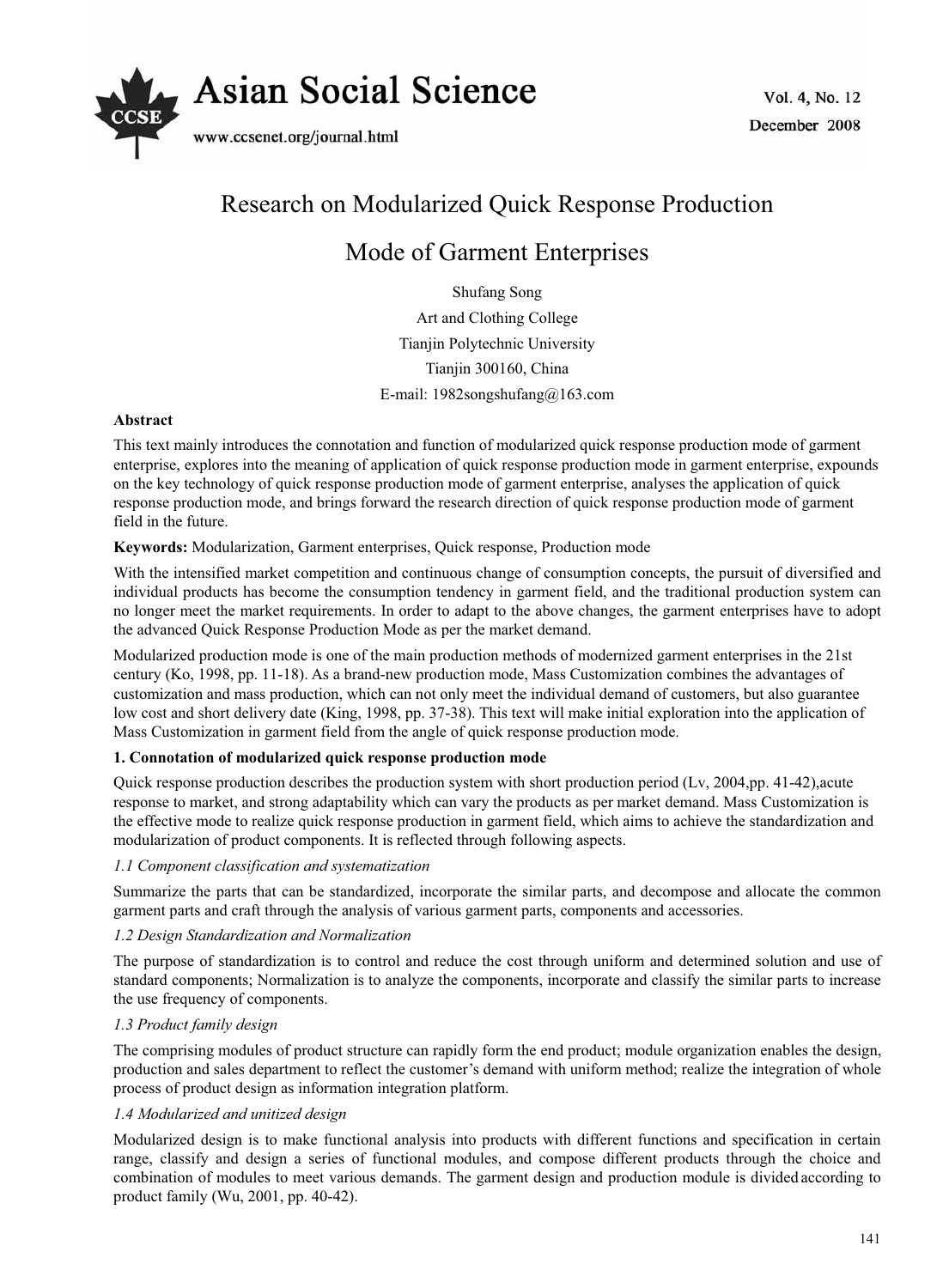# **2. Function of modularized quick response system**

#### *2.1 Quick design function*

Quick design can combine module contents of every component to create corresponding design documents and process flow, and search, edit and add new content of pattern design and process flow design.

## *2.2 Quick craft design function*

Quick craft design function can automatically choose the default settings from database and finish corresponding process sheets according to the pattern parameter variation. The process document of craft database includes working procedures, labor hour, equipment, type of work, etc.

# *2.3 Pipeline balancing design function*

Through the functional module operation of pipeline balancing design, production cycle time can be calculated and further pipeline balancing design can be done (Wang, 2003, pp. 16-18). Pipeline balancing design is exported in blank form, and the pipeline design results can be altered and edited by man.

## **3. Meaning of quick response production mode application in garment enterprise**

With the intensified market competition of garment market, the traditional strapping garment production mode can no longer meet the market demand. Therefore, in order to meet the development requirement of social economy, garment enterprise shall adopt the production mode in compliance with quick response system, which has following advantages:

(1) It can save operation time, reduce unnecessary non-production time consumption, and effectively increase working efficiency and labor productivity;

(2) It can improve quick response capability for production, and vary the product category to meet the diversified and small-quantity garment production demand;

(3) It can greatly reduce the production cycle, fasten the production flow, and meet the deadline easily;

(4) It will have lesser loss for species variation, and have strong adaptability towards small-quantity production;

(5) It can effectively increase the utilization rate of production site; improve the working environment, which is beneficial for production measurement and monitoring.

However, modularized production mode has low utilization rate of equipment, so it has higher requirements for workers' skill. Workers have to stand during the process, so it also has great production intensity.

#### **4. Key technology of quick response production in garment enterprise**

The crux of modularized quick production design lies in the standardization, modularization of garment design and information integration of enterprise design and production, etc.

#### *4.1 Module content*

Standardized module includes men's suit, men's shirt, women's suit and trousers, etc. Variation module includes the layer-by-layer decomposition of various garment processes in tree-logic form in compliance with the combination sequence of components; Component module includes the design, craft and production flow of the key components such as collar, sleeve, placket, body and pocket, etc; Part module includes various design, craft and production flow of edge, ironing, etc; Craft swatch module includes the craft requirements and sewing constitution of standard design, etc.

#### *4.2 Collocation of garment knowledge and systematical design*

First collect and collocate various pattern design and craft, determine various craft parameter in standard working condition; Then decompose the design, production and combination craft of each component in logic tree form, collect design and craft as much as possible, and divide the relevant documents into database with corresponding code; demonstrate the collected craft knowledge in normative form and establish relationship between different data to guarantee the coherence of all the relevant data in case of parameter variation(Zhang, 2004,pp. 35-37).

#### *4.3 Characteristics of modularized design*

Develop the system with the gradual perfect method from simple to complex according to garment production characteristics. To choose the typical product such as suites, shirts, etc for multi-aspect design of pattern and process craft, and enlarge and increase component module and sub module according to diversified products.

For instance, men's suite is a typical product of garment species with comparatively stable pattern but complex craft and production design. Its production design can be divided into 5 modules-collar, sleeve, body, pocket and combination. Combine each module through combination module and each module can be divided into several sub modules, for instance, the main body module can be divided into front body module and back body module, and the front body module can be further divided into…, until the components and craft can no longer be divided. Every part can be moved, adjusted and innovated, and combined into integrated production design through combination.